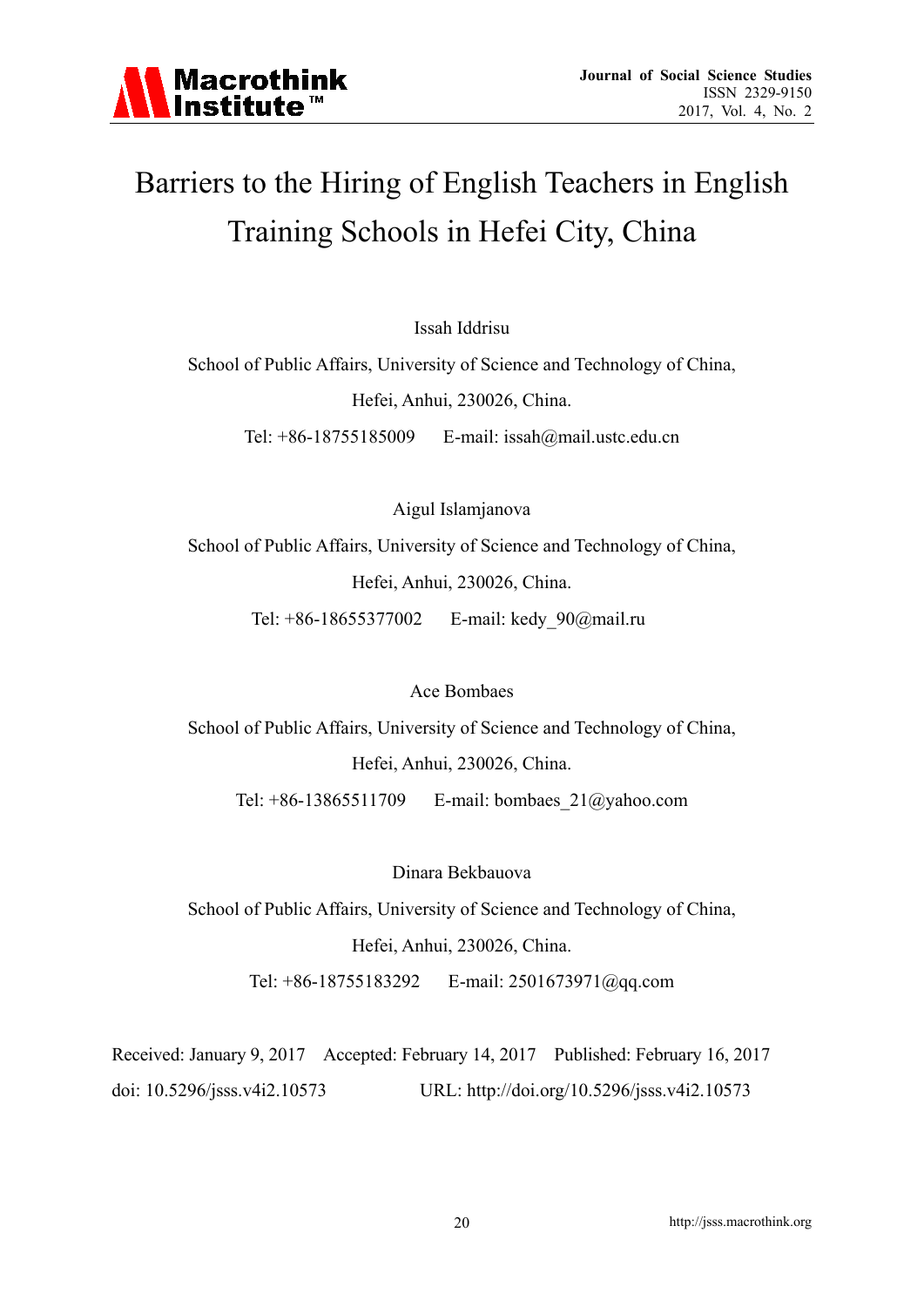

#### **Abstract**

English teaching and learning has become an integral part of the Chinese educational system. Due to the opening up policy of the Chinese government to the rest of the world, the need to reform in line with the changing demands of the time became necessary. This therefore led to the influx of potential foreign English teachers in to the country due to the demand for foreign English teachers. The study therefore explores the factors influencing the hiring decisions of potential foreign English teachers in Hefei. Questionnaire was used to elicit information from respondents with the help of SPSS as the analysing tool. Using logistic regression model it made it possible to better understand the impact of the factors that influence hiring decisions. Results indicated that gender and experience were statistically significant. Colour and educational level were not statistically significant but important in the hiring decisions. Nationality of a potential foreign English teacher was not significant and also not important in the hiring decisions. The study concludes that professional recruiters should be put in place during the hiring process. It therefore suggests that competence should be a key factor in the hiring decisions of potential foreign English teachers in order to better learner's outcomes and to meet the objective of the state.

**Keywords:** Foreign English teacher, Hiring decisions, Barriers, Recruiters

## **1. Introduction**

The queen's language (English) is widely spoken throughout the world today. It is also by practice the most dominant language in the world. It has also become the most influential among all languages which breaks all barriers. It permeates all fields as well. This has led to the realization that without English in ones endeavours he or she can be left out of the global stage. In order to be placed at the centre of world affairs after decades of isolation, the Chinese government put up a state policy of opening up the country to the rest of the world. This was to enable the country actively participate and stir affairs at the world stage. To achieve this meant the development of well trained citizens to be able to communicate well the government's foreign policy to the rest of the world. The English language was accepted and made compulsory as part of the Chinese educational reform from 1978 till date. Since then, the English language has become the most dominant foreign language in China (Chen, 2011).

The dominance of the English language started about four to five decades ago (Close, 1981). This led to the adoption by many countries as their official languages and others as their second national language. Many criticise the dominance of the English language as having an effect on their local language. This was the case in a work conducted in Japan by Kubota, (1998). He concluded that English is necessary but there should be a deliberate promotion of national values with an inclusion of competent English skills in the learning process.

This dominance permeated in to every society throughout the world (Melitz 2016). It also came with a huge cost to many governments. In the Chinese society, there has been a lot of funding into the design of curriculum, infrastructure and hiring of foreign English teachers to meet the demands of the state (Huang, 2010). With the tremendous increased in funding by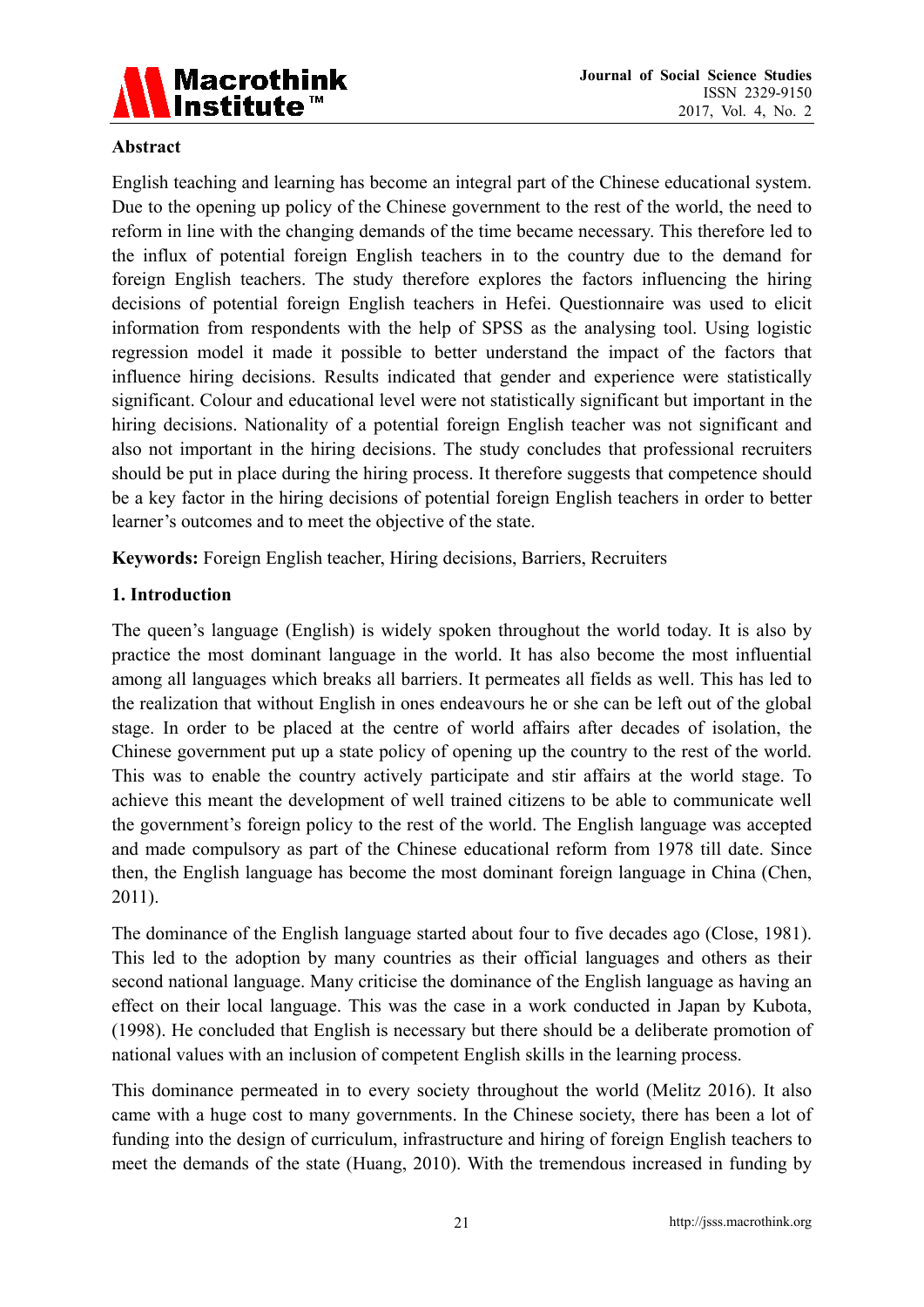

the Chinese government, student outcomes do not meet the expectations of the state (Hu, 2014)). After years of study many students do not live up to the desired expectation. This indicated a shortfall in the design and implementation process of acquiring English as a foreign language. It could emanate from the design of the curriculum to the hiring of the right professionals to implement the designed curriculum.

The study focused on teacher hiring decisions and the factors that are considered in hiring a good foreign English teacher. It is stated that with a competent teacher outcomes of students will improve. The study will contribute to the little work done in this area. It will also help shape the policy of the state desire in achieving its objective of improving student's outcomes in the learning of the English language. The study therefore explored the factors considered in hiring the services of a foreign English teacher in Hefei. There is a rush by prospective foreign English teachers for English teaching jobs in China. This might be due to better conditions of service, increased in the number of English training schools and the readiness of parents to pay for their children to learn. The study also put forward suggestions on best possible hiring decisions to better improve the outcomes of learners.

#### **2. Relevant Literature**

With rapid industrialization and expansion in all facets, China developed the opening up policy. This led to the opening up of the country to the international community. It also led to a number of reforms and the influence of the world dominant language (English language) in the daily lives of people in China (Rao, 2013).

English has become the most dominant foreign language in China since 1978 (Jiang, 2016). It has become the household word. Many households prefer to send their children to English speaking schools. It is estimated that there are 440-650 million English learners and users in China (He & Zhang, 2010). This is in relation with the high population of the country and the influx of foreigners. It is also considered the largest English learning and using population in the world (Gao, 2007, Gupta, 2006). Almost all Chinese will like to learn to write and speak English. Those who don't have the opportunity to learn English try to speak with foreigners on the street to improve their English skills.

In an effort to boost the learning of the English language, the government made it compulsory at all levels in China. To support this policy, the government increased funding for the development and delivery of the English curriculum. There has being the development of the national English teaching guidance by the ministry of education in 2001. This was to support the effort of government in initiating a strategy for the development of the English language. With all these efforts by government, student outcomes do not meet the government expectations. (Huang, 2010, Wang, 2014, Zhang, 2008)

In other studies, it is suggested that the learning environment, the language teacher's competence and the learner's themselves are key in the teaching and learning process. (Allon-Soler, 2005). This indicates how important it is in incorporating the factors such as environment, the teacher and the learner to achieve a better outcome in the learning process. It therefore puts to play the issue of policy formulation and implementation. What policies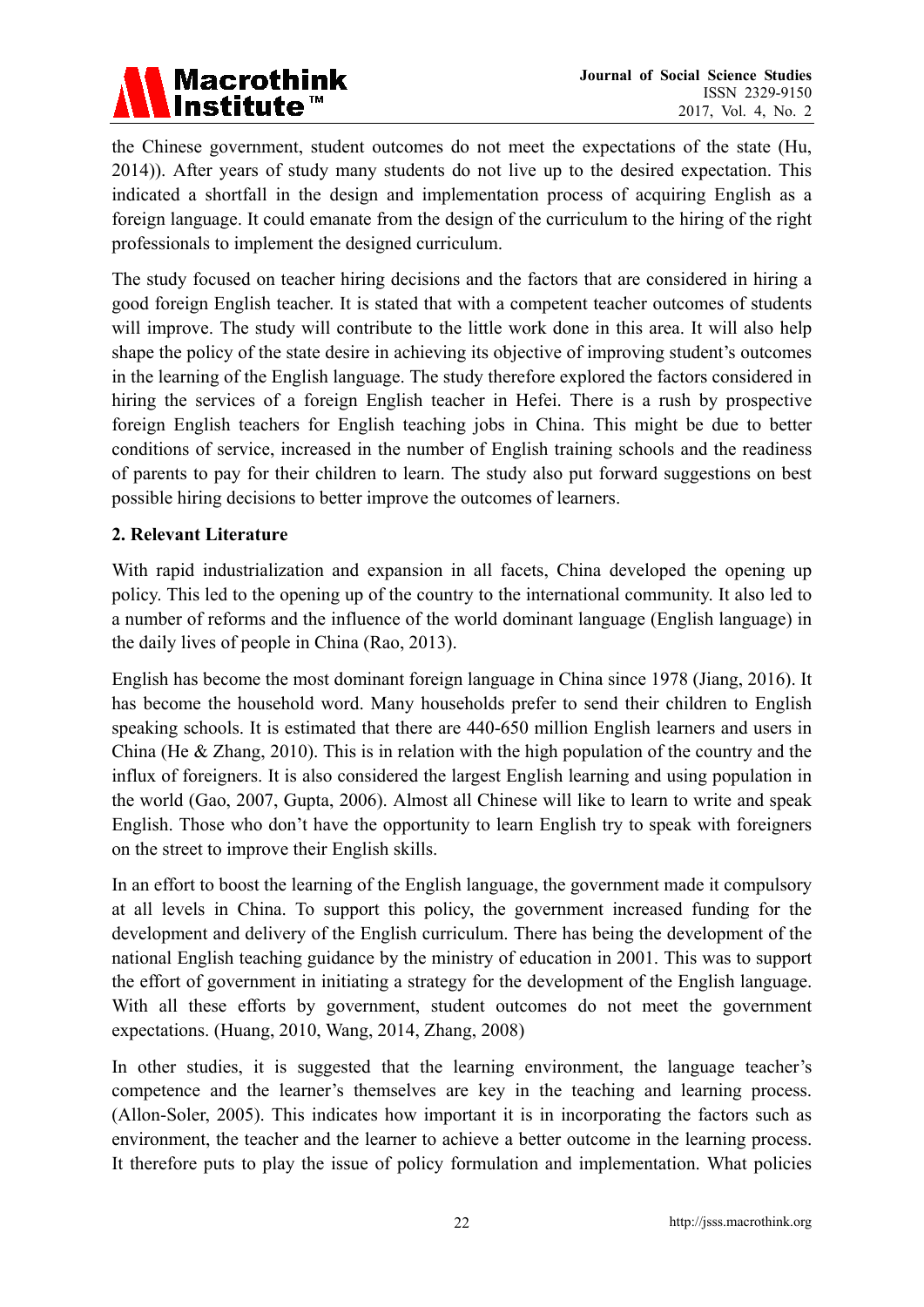# Macrothink<br>Institute™

are formulated and how should they be implemented. The study therefore looks at the policy implementation gap and how that has been exploited.

# *2.1 Analytical Framework*

Many policies are formulated without guidelines for its implementation. This act always creates a gap for policy implementers to deal with. In dealing with such policy gaps, implementers always have their way during the implementation process. The conflict theory best explains this scenario. The theory stipulates that many policies have a vague language. The policy language does not spell out the implementation mechanisms for implementers to follow. It therefore gives policy implementers the flexibility to incorporate their own ideas into the implementation process. Cohen et al. (2005) believe that policy makers intentionally create this vague policy implementation language. This gives way for policy implementers to have their way during the implementation process. To fill the gap during the implementation process, policy implementers develop their own mechanisms to fulfil the policy.

The hiring of foreign English language teachers in China has a policy implementation lapse in many of the English training schools. There exists a policy allowing English training schools to hire the service of foreign English teachers. The matter of who should be hired remains in the domain of the school concern. The government in a recent policy outlined the criteria for the hiring of foreign English teachers in some selected cities. This policy is yet to be implemented. This policy is also said to apply to big cities which include Beijing, Shanghai, Shenzhen and Guangzhou. In Hefei all English training schools have their own criteria for hiring foreign English teachers. The policy in place for the hiring of foreign English teachers in China gives the right to hire and who to be hired in the hands of training schools to take their own decisions dependant on their own conditions. Hiring based on your own condition therefore confirms the claim by Cohen's et tal (2005).

# **3. Methodology**

The study was done in Hefei, in the Anhui province of China. It was done with a sample size of fifty-five (55) participants. Participants were selected from various English training schools. The nature of the sample was due to the number of English training schools in the city. The city is considered to be among those recently being opened to foreigners. The city is attractive to foreigners seeking employment opportunities. Parents hire foreign English teachers to teach their children at home, but our focus was on formal English training schools in the city. Participants included those involved in the recruitment or hiring of foreign English teachers. The variables considered in the study were chances of getting the English job as the dependant variable. The independent variables were gender, education, colour, experience and nationality of potential foreign English teachers.

A questionnaire was used to gather data and analysed with the help of SPSS software version 23. The logistic regression model was used to find out whether the independent variables identified really have an impact on the dependent variable. We did the regression of our independent variables on the dependent variable. Due to the analytical tool chosen for the study, our dependent variable was coded in a binary form. With the nature of the city,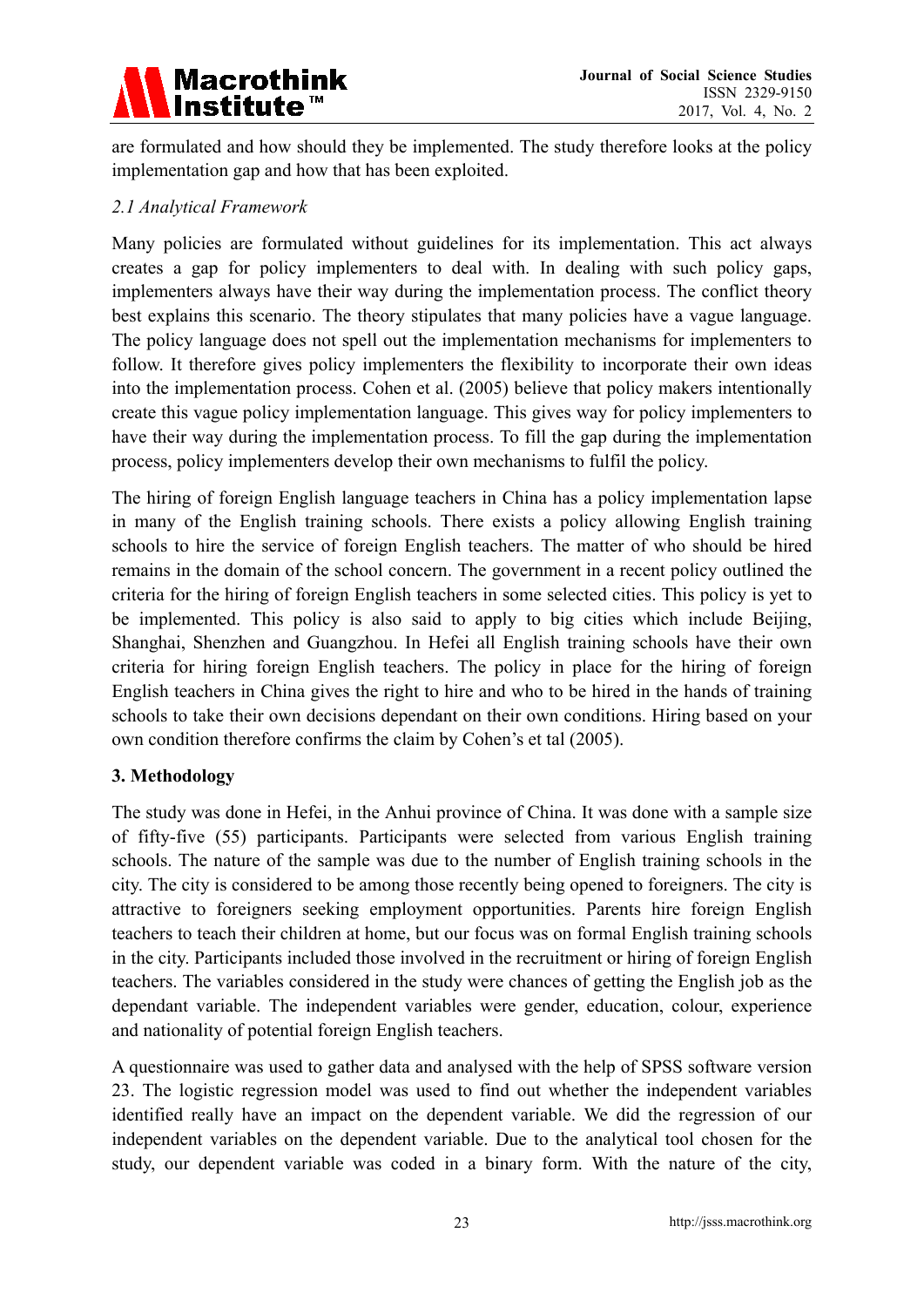

dispersed location of various English training schools and timings of their training sessions, it was very difficult to get the target group to participate in the research. With the motivation of the team it was possible to accomplish the task.

### **4. Results**

Table 1. Classification Table

| Observed                  |             | No Job | getting Job | $\%$ Correct |
|---------------------------|-------------|--------|-------------|--------------|
| Job                       | No job      |        |             | 81,8         |
| Acceptance                | Getting Job |        |             | 59,1         |
| <b>Overall Percentage</b> | 72,7        |        |             |              |

a. The cut value is ,500.

Table 1 summarizes the model of the predicted variables. The prediction is that the chance of getting the English teaching job considering all the independent variables is 72.7%. This indicates that there is a high chance of getting the English teaching job holding all the variables in place. Potential foreign English teachers in the city of Hefei have a chance of getting the job if they apply.

The impact of each variable on the chances of getting the English teaching job therefore differed. The individual variable effect is depicted in the following table.

|        |          | B        | S.E   | Wald  | df | Sig | Exp(B) |
|--------|----------|----------|-------|-------|----|-----|--------|
| Step 1 | Edu      | ,737     | 540   | 1,867 |    | 172 | 2,090  |
|        | Nation   | $-190$   | 309   | ,378  |    | 539 | ,827   |
|        | Gender   | 1,537    | 643   | 5,717 |    | 017 | 4,652  |
|        | Color    | ,963     | 748   | 1,657 |    | 198 | 2,618  |
|        | Exp      | 1,354    | 665   | 4,153 |    | 042 | 3,874  |
|        | Constant | $-4,207$ | 1,568 | 7,196 |    | 007 | ,015   |

Table 2. Variables in the Equation

a. Variable(s) entered on step 1: Edu, Nation, Gender, Color, Exp.

From Table 2, education is not statistically significant. On the other hand education is considered important in the hiring decisions of potential foreign English teachers. Within the level of education bracket, there is a higher chance for those with educational level from twenty (20) years and above of getting the job then those with lower educational levels. Therefore the education level of a potential foreign English teacher is considered important in the hiring decisions of recruiters.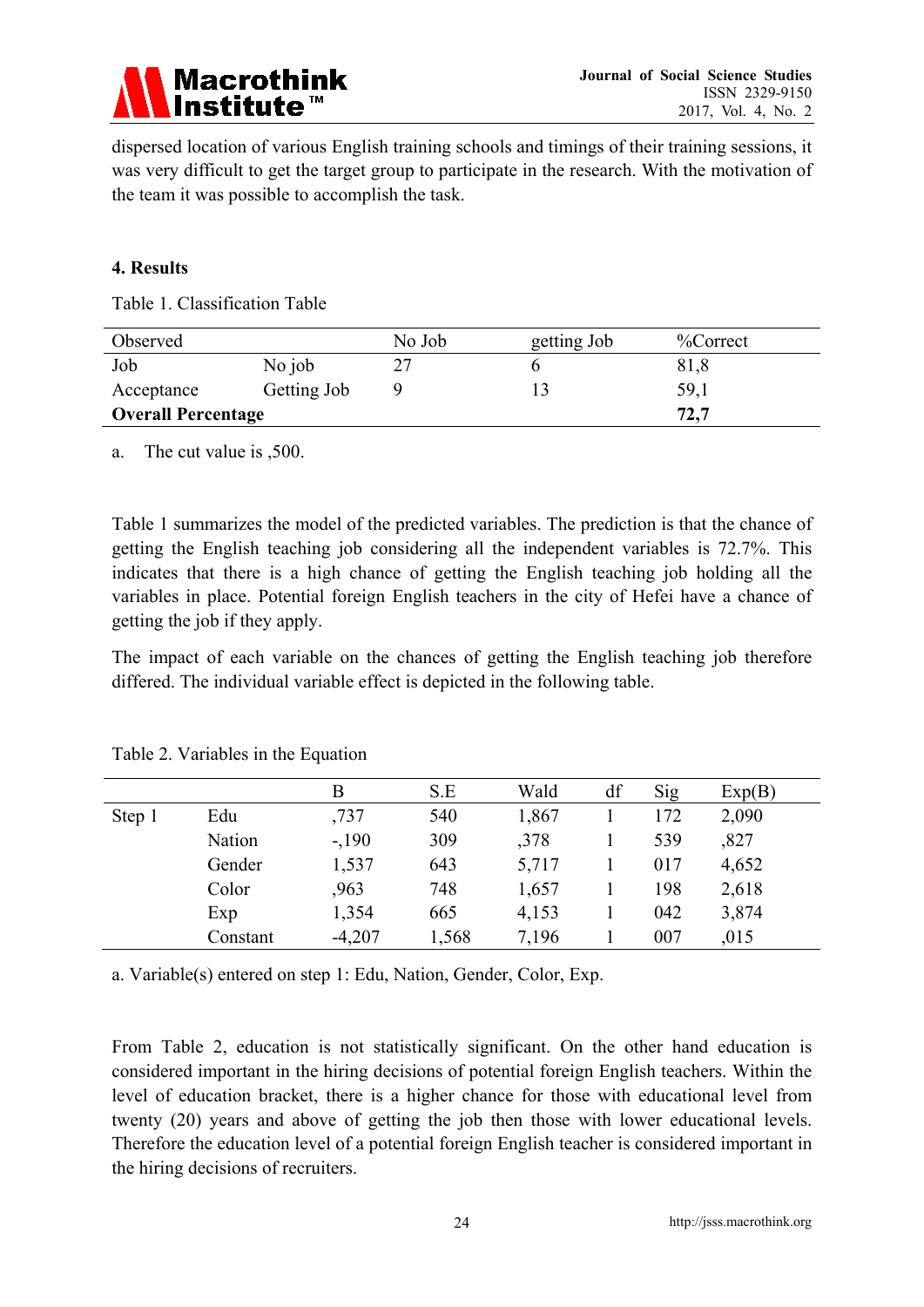

Nationality is represented on the table as nation as an independent variable. It is not significant in the hiring decisions of recruiters. It is negative which indicates that there is a chance for all nationalities dependent on the availability of the job at a time. The more the nationality that applies for the job at a time, the more their chance of getting the job.

The table also indicates that gender is highly significant. The significance level is at 0.017. Gender in this sense plays an important role in the hiring decisions of recruiters in the city of Hefei. The results therefore show that males are more preferred or have the chance of getting the job than female. This preference might be due to the non availability of female foreign teachers. Female foreign teachers are observed not to stay long on the job when given the opportunity. This therefore influences most recruiters for the preference of the male sex.

Another independent variable considered was the colour of a potential foreign English teacher. From the results the colour of a potential foreign English teacher is not statistically significant but important. The model indicates that white skin applicants have a higher chance of getting the job than others. The perception of most recruiters based on colour is attributed to their lack of knowledge on the ability of black people. Many hold the view that most or all black people do not speak good English. The notion which also holds in the city among many recruiters is that native English speakers are all whites. This perception of recruiters therefore influences their hiring decisions.

The fifth independent variable considered in the study was the experience of a potential foreign English teacher. The model predicts that experience is highly significant. The significance level is at 0.007. This means the experience of a potential foreign English teacher plays an important role in his hiring decision. It also means that the higher the experience the higher his chance of getting the job. In this case people with six years and above of experience have the higher chance of getting the job than those with lower years of experience.

# **5. Conclusion**

The decision or power to hire a foreign English teacher is in the hands of the English training school concerned. If schools are able to make good decisions in the hiring process, it will help improve the performance of the students (Boyd et al., 2011). In the work of Chacón (2005) in Venezuela, explains how teacher efficiency can impact on the performance of students. Policy implementation measures therefore need to be put in place to outline who should be considered for the job. The state therefore needs to have criteria of selection during the hiring of foreign English teachers.

Based on the study, gender and experience are statistically significant. These two variables confirm the assumption that they are an integral part of the hiring decisions of recruiters. The educational level and the colour of potential candidates are not statistically significant but important in the hiring decisions of candidates. The findings is also supported in the work of Carlsson and Rooth (2008). Their conclusion supports the assumption of the current study. It also explains how discriminatory it is in the hiring decisions of recruiters during the hiring process.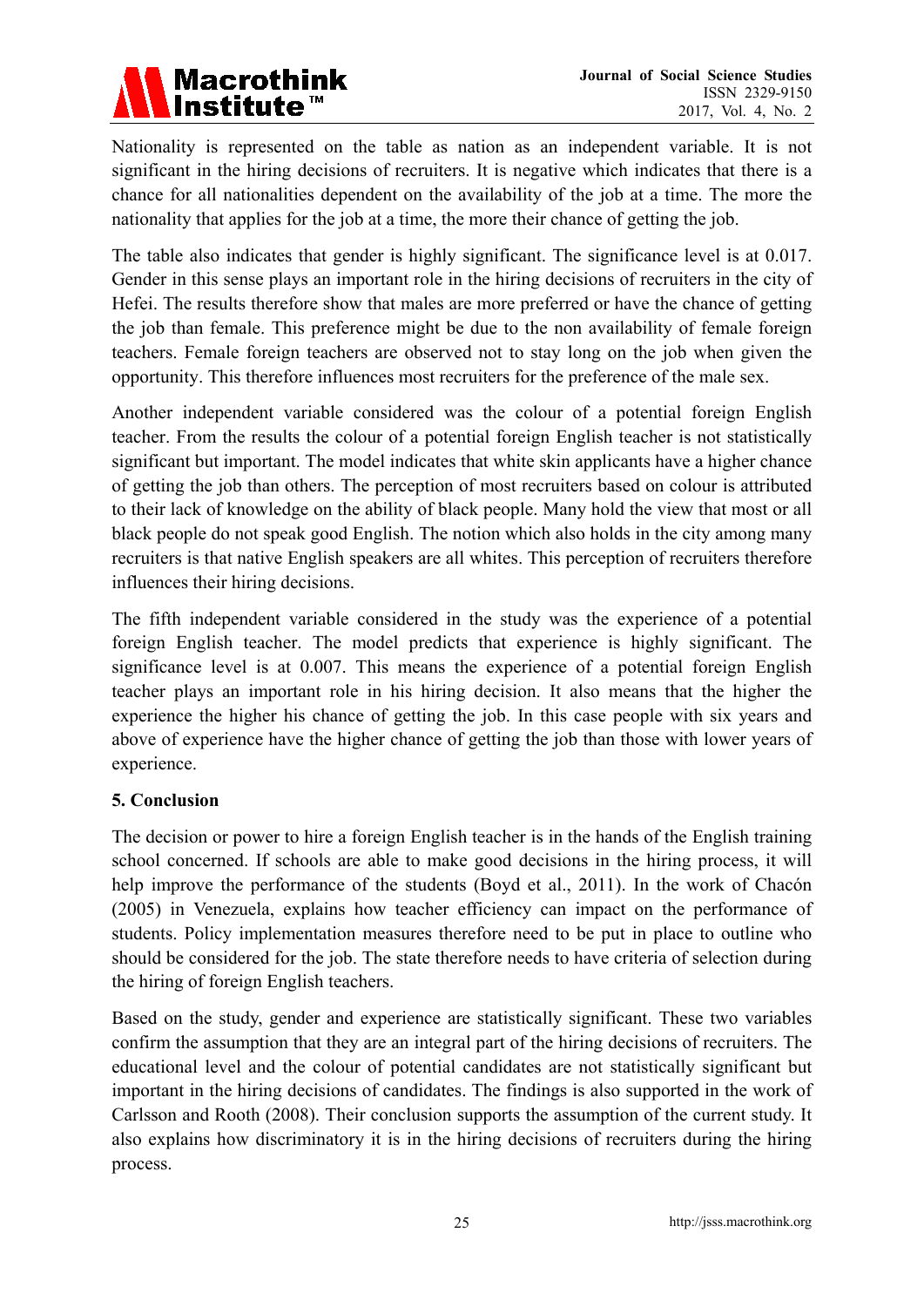

The study also found out that nationality of potential candidate though not significant but important in the hiring decisions. It makes it possible for effective school to hire best performing teachers. It is also possible for effective schools to hire the services of better teachers from non performing schools (Loeb, Kalogrides, and Beteille 2012). It therefore shows how open the chance is given the availability of the job without nationality being a factor. This factor was evident during the study in which diverse nationalities were present at the various English training centres.

Though some research has been done on this topic in different perspectives, much of the research done generalizes the variables. This can be seen in the work of (Boyd et al. 2011; Liu, Johnson, and Liu 2006; Mason and Schroeder 2010). They looked at hiring decisions in a general perspective without narrowing it to individual variables. The current work therefore takes a careful look at the various variables and their relative impact on the hiring decisions of various recruiters. This makes our current work different from the previous works done so far.

#### *5.1 Recommendations*

Based on the study so far the following are put forward to better enhance the hiring decisions of recruiters. This will also better the outcomes of learners in order to meet the expectations of the state.

 Identification of the necessary competencies: potential foreign English teachers should be recruited based on their competence not on the variables indentified with the exception of level of education and experience.

 Identifying and addressing the potential biases among interviewers: recruiters should avoid biases towards potential foreign English teachers. They should not be recruited based on colour, gender and nationality which is already identified as not significant in hiring decisions.

 Applicants should be provided every opportunity to demonstrate their necessary competencies: potential foreign English teacher all have varied potentials. There is therefore the need to experience these varied skills in order to make a hiring decision.

 The state should provide a guideline for all to follow and also make an adjustment to individual cities. Due to the level of development and openness to foreigners.

The human resource needed to effectively achieve the goal of the state does not only rest on the hiring decisions of recruiters. The state needs to take an urgent action to attract the best professionals in the hiring process. When recruitment professionals are in place, effective and efficient professional teachers will be hired to implement the objective of the state.

#### **References**

Alcón Soler, E. (2005). Does Instruction Work for Learning Pragmatics In the EFL Context? *System*, *33*(3), 417-435. https://doi.org/10.1016/j.system.2005.06.005

Boyd, D., Lankford, H., Loeb, S., Ronfeldt, M., & Wyckoff, J. (2011). The Role of Teacher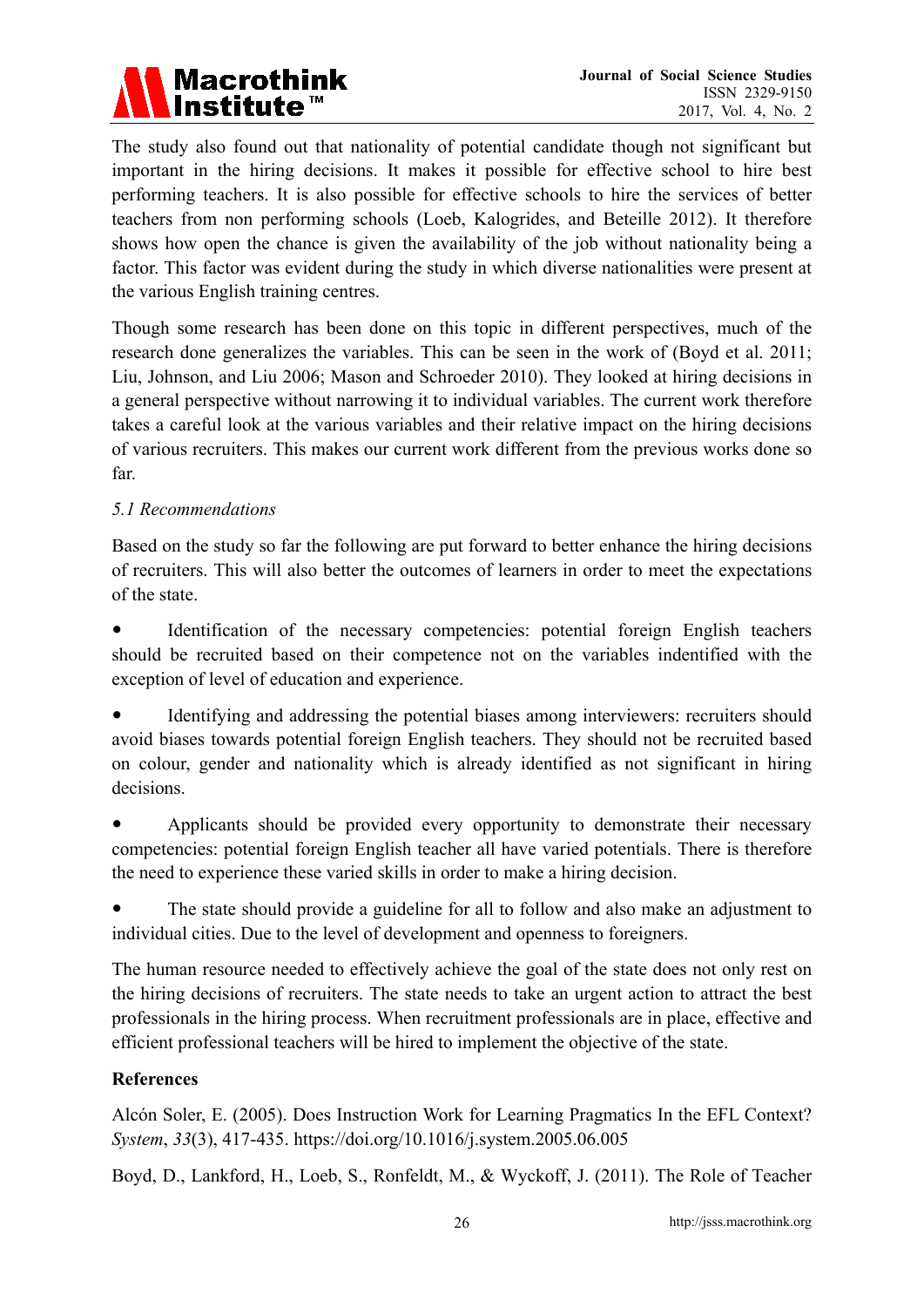

Quality in Retention and Hiring: Using Applications to Transfer to Uncover Preferences of Teachers and Schools. *Journal of Policy Analysis and Management*, *30*(1), 88-110. https://doi.org/10.1002/pam.20545

Carlsson, M., & Rooth, D.-O. (2008). Is it your Foreign Name or Foreign Qualifications?: An Experimental Study of Ethnic Discrimination in Hiring. *Iza*, (3810)

Chacón, C. T. (2005). Teachers' Perceived Efficacy Among English as a Foreign Language Teachers in Middle Schools in Venezuela. *Teaching and Teacher Education*, *21*(3), 257-272. http://doi.org/10.1016/j.tate.2005.01.001

Chen, L. (2011). National Foreign Language Strategies in the New Century. *Journal of Foreign Languages.* No.2, 16-28. Shanghai: Shanghai Foreign Language Education Press.

Close, R. A. (1981). English as a World Language and as a Mother Tongue. *World English's*, 1(1), 5-8. http//doi.org/10.1111/j.1467-971X.1981.tb00439

Cohen, A., Timmons, J. C., & Fesko, S. L. (2005). The Workforce Investment Act: How Policy Conflict and Policy Ambiguity Affect Implementation. *Journal of Disability Policy Studies*, *15*(4), 221-230. https://doi.org/10.1177/10442073050150040401

Gao, L. (2007). Chinese English's: A Sociolinguistic History (Review). *Language*, *83*(2), 455-455. https://doi.org/10.1353/lan.2007.0068

Gupta, A. F. (2006). Kingsley Bolton: Chinese English's: A Sociolinguistic History. Cambridge University Press, *Applied Linguistics, 27*(1), 145-147. https://doi.org/10.1093/applin/ami044

He, D., & Zhang, Q. (2010). Native Speaker Norms and China English: From the Perspective of Learners and Teachers in China. *TESOL Quarterly*, *44*(4), 769-789. https://doi.org/10.5054/tq.2010.235995

Hu, Z. (2014). Study on Developing Chinese College EFL Learners' Pragmatic Competence in Relation to Language Proficiency and Overseas Experience. *Journal of Language Teaching and Research*, *5*(2). https://doi.org/10.4304/jltr.5.2.391-398

Jiang, Y. (2016). A Study on the Features of Pre-Service English Teachers' Reflection. A Study on Professional Development of Teachers of English as a Foreign Language in Institutions of Higher Education in Western China, 43-65.

Kubota, R. (1998). Ideologies of English in Japan. *World English's*, *17*(3), 295-306. http://doi.org/101111/1467-971X.00105

Liu, E., Johnson, S. M., & Liu, E. (2006). New Teachers' Experiences of Hiring: Late, Rushed, and Informatin-Poor. *Educational Administration Quarterly*, *42*(3), 324-360. http://doi.org/10.1177/0013161X05282610

Loeb, S., Kalogrides, D., & Beteille, T. (2012). Effective Schools: Teacher Hiring, Assignment, Development, and Retention. *Education Finance and Policy*, *7*(3), 269-304. https://doi.org/10.1162/EDFP\_a\_00068